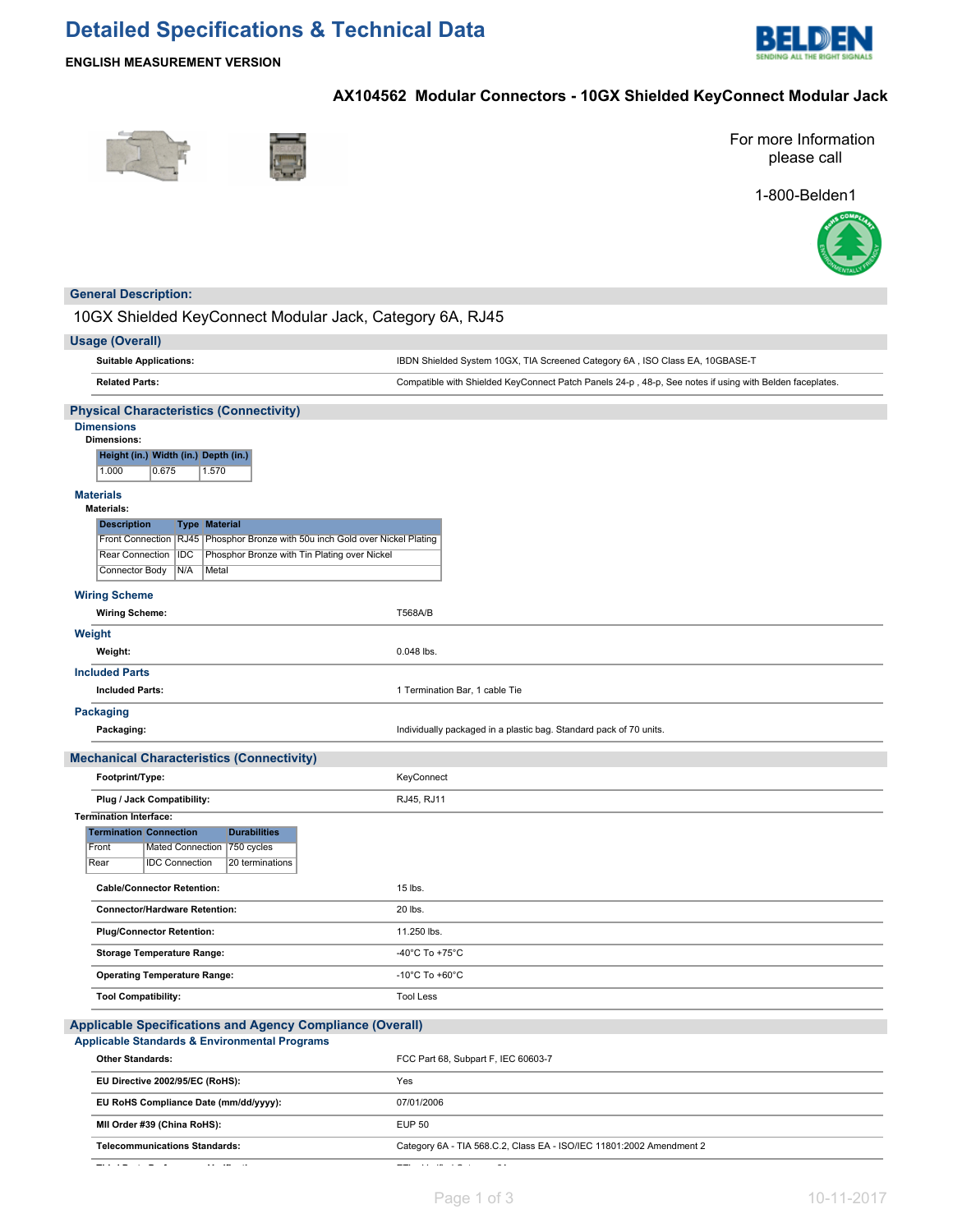# **Detailed Specifications & Technical Data**



## **ENGLISH MEASUREMENT VERSION**

## **AX104562 Modular Connectors - 10GX Shielded KeyConnect Modular Jack**

| Third Party Performance Verification: | <b>EIL-Verified Category 6A</b> |
|---------------------------------------|---------------------------------|
| <b>Safety Listing:</b>                | Bi-national Standard Listed     |
| <b>Suitability</b>                    |                                 |
| Suitability Indoor:                   | Yes - Indoor                    |

### **Transmission Characteristics (Connectivity)**

**Mated Connection Table 1:**

| <b>Frequency</b><br>(MHz) | Max.<br><b>Insertion Loss</b><br>TIA* (dB) | Max.<br><b>Insertion Loss</b><br>Belden** (dB) | Min.<br><b>NEXT</b><br>$TIA*$ (dB) | Min.<br><b>NEXT</b><br>Belden** (dB) TIA* (dB) | Min.<br><b>FEXT</b> | Min.<br><b>FEXT</b><br>Belden** (dB) |
|---------------------------|--------------------------------------------|------------------------------------------------|------------------------------------|------------------------------------------------|---------------------|--------------------------------------|
| 1.000                     | 0.100                                      | 0.050                                          | 75,000                             | 77.000                                         | 75,000              | 80.000                               |
| 4.000                     | 0.100                                      | 0.050                                          | 75.000                             | 77.000                                         | 71.100              | 75.100                               |
| 8.000                     | 0.100                                      | 0.050                                          | 75.000                             | 77.000                                         | 65.000              | 69.000                               |
| 10.000                    | 0.100                                      | 0.050                                          | 74.000                             | 76.000                                         | 63.100              | 67.100                               |
| 16.000                    | 0.100                                      | 0.060                                          | 69.900                             | 71.900                                         | 59.000              | 63.000                               |
| 20.000                    | 0.100                                      | 0.070                                          | 68.000                             | 70.000                                         | 57.100              | 61.100                               |
| 25,000                    | 0.100                                      | 0.080                                          | 66,000                             | 68,000                                         | 55.100              | 59.100                               |
| 31.250                    | 0.110                                      | 0.090                                          | 64.100                             | 66.100                                         | 53.200              | 57.200                               |
| 62.500                    | 0.160                                      | 0.140                                          | 58.100                             | 60.100                                         | 47.200              | 51.200                               |
| 100.000                   | 0.200                                      | 0.180                                          | 54.000                             | 56,000                                         | 43.100              | 47.100                               |
| 200.000                   | 0.280                                      | 0.260                                          | 48.000                             | 50.000                                         | 37.100              | 41.100                               |
| 250,000                   | 0.320                                      | 0.300                                          | 46.000                             | 47.900                                         | 35.100              | 39.100                               |
| 300.000                   | 0.350                                      | 0.330                                          | 42.900                             | 45.200                                         | 33,600              | 37,600                               |
| 400.000                   | 0.400                                      | 0.380                                          | 37.900                             | 40.800                                         | 31.100              | 35.100                               |
| 500.000                   | 0.450                                      | 0.430                                          | 34.000                             | 37.400                                         | 29.100              | 33.100                               |
| 625.000                   |                                            | 0.480                                          |                                    | 34.000                                         |                     | 31.200                               |

**Mated Connection Table - Footnote:** \* TIA/EIA-568-C.2 Category 6A Standard. \*\* Worst-case performance for a 10GX mated connection using 10GX modular plugs. Compliant with TIA/EIA-568-C.2 Category 6A Standard and ISO/IEC 11801:2002 Amendement 2.

#### **Mated Connection Table 2:**

| Frequency<br>(MHz) | Min.<br><b>Return Loss</b><br>$TIA*$ (dB) | Min.<br><b>Return Loss</b><br>Belden** (dB) TIA* (dB) | Min.<br><b>PSANEXT</b> | Min.<br><b>PSANEXT</b><br>Belden** (dB) TIA* (dB) | Min.<br><b>PSAACRF</b> | Min.<br><b>PSAACRF</b><br>Belden** (dB) | Min.<br><b>Balanced TCL</b><br>$TIA*$ (dB) | Min.<br><b>Balanced TCL</b><br>Belden** (dB) |
|--------------------|-------------------------------------------|-------------------------------------------------------|------------------------|---------------------------------------------------|------------------------|-----------------------------------------|--------------------------------------------|----------------------------------------------|
| 1.000              | 30.000                                    | 34.100                                                | 70.500                 | 75,000                                            | 67.000                 | 75,000                                  | 40.000                                     | 45.000                                       |
| 4.000              | 30.000                                    | 34.100                                                | 70.500                 | 75.000                                            | 67.000                 | 75.000                                  | 40.000                                     | 45.000                                       |
| 8.000              | 30.000                                    | 34.100                                                | 70.500                 | 75.000                                            | 67.000                 | 75.000                                  | 40.000                                     | 45.000                                       |
| 10.000             | 30.000                                    | 34.100                                                | 70.500                 | 75,000                                            | 67.000                 | 75.000                                  | 40.000                                     | 45.000                                       |
| 16.000             | 30.000                                    | 34.100                                                | 70.500                 | 75.000                                            | 67.000                 | 75.000                                  | 40.000                                     | 45.000                                       |
| 20.000             | 30.000                                    | 34.100                                                | 70.500                 | 75.000                                            | 67.000                 | 75.000                                  | 40.000                                     | 45.000                                       |
| 25.000             | 30.000                                    | 34.100                                                | 70.500                 | 75.000                                            | 67.000                 | 75.000                                  | 40.000                                     | 45.000                                       |
| 31.250             | 30.000                                    | 34.100                                                | 70.500                 | 75.000                                            | 67.000                 | 75.000                                  | 38.100                                     | 45.000                                       |
| 62.500             | 30.000                                    | 34.100                                                | 70.500                 | 75.000                                            | 67.000                 | 75.000                                  | 32.100                                     | 39.100                                       |
| 100.000            | 28.000                                    | 30.000                                                | 70.500                 | 75.000                                            | 67.000                 | 75.000                                  | 28,000                                     | 35,000                                       |
| 200.000            | 22.000                                    | 24.000                                                | 64.500                 | 75.000                                            | 61.000                 | 75.000                                  | 22.000                                     | 29.000                                       |
| 250,000            | 20.000                                    | 22.000                                                | 62.500                 | 75.000                                            | 59.000                 | 75.000                                  | 20.000                                     | 27.000                                       |
| 300.000            | 18.500                                    | 19.500                                                | 61.000                 | 75,000                                            | 57.500                 | 75.000                                  | 18.500                                     | 25.500                                       |
| 400.000            | 16.000                                    | 17.000                                                | 58.500                 | 75.000                                            | 55.000                 | 75.000                                  | 16.000                                     | 23.000                                       |
| 500.000            | 14.000                                    | 15.000                                                | 56.500                 | 75.000                                            | 53.000                 | 73.000                                  | 14.000                                     | 21.000                                       |
| 625.000            |                                           | 13.000                                                |                        | 75,000                                            |                        | 70.000                                  |                                            | 19.100                                       |

| <b>Dielectric Strength:</b>     | 1,000 V RMS $@60$ Hz for 1 minute |  |  |
|---------------------------------|-----------------------------------|--|--|
| <b>Current Rating:</b>          | 1.500 A                           |  |  |
| <b>Insulation Resistance:</b>   | 500 M-Ohm Minimum                 |  |  |
| <b>Max. Contact Resistance:</b> | 20 m-Ohm                          |  |  |
| <b>Termination Resistance:</b>  | $2.5$ m-Ohm                       |  |  |

### **Notes (Overall)**

**Notes:** IDC Wire Gauge: 22~24 AWG. Max cable OD 8.55mm (0.336 in.) May not be compatible with all Belden faceplates. Please contact Belden Technical Support for compatibility verification.

#### **Product Family**

#### **Put Ups and Colors:**

| Item#         | Putup | <b>Weight</b><br>Ship | Color | Notes | <br>,,,,,,                      |
|---------------|-------|-----------------------|-------|-------|---------------------------------|
| AX104562<br>. | ⊢     | 0.040 KG<br>.         |       |       | 10GX<br>' Shielded Modular Jack |